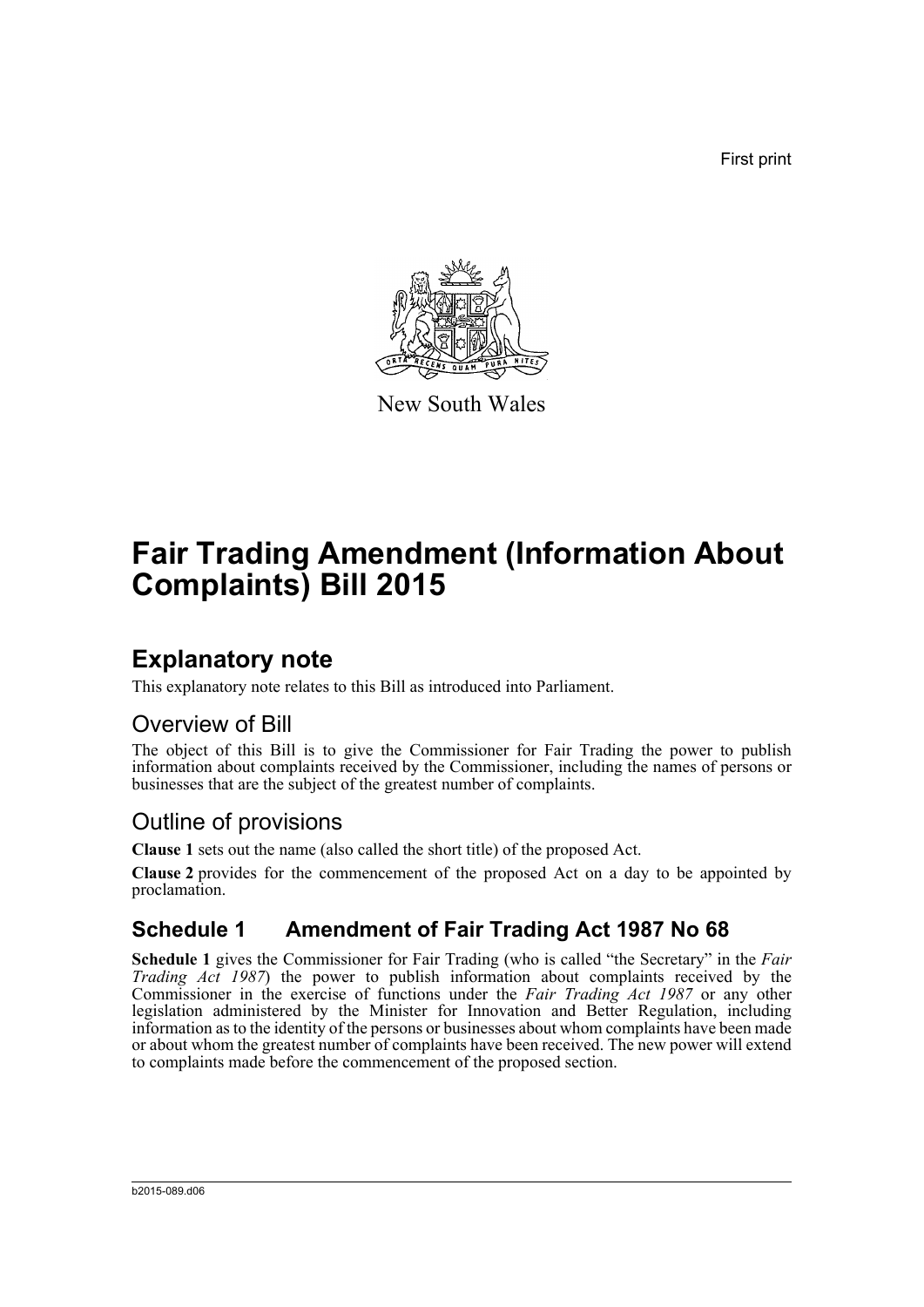First print



New South Wales

# **Fair Trading Amendment (Information About Complaints) Bill 2015**

## **Contents**

|           |                                                     | Page          |
|-----------|-----------------------------------------------------|---------------|
| $1 \quad$ | Name of Act                                         | ົ             |
|           | 2 Commencement                                      | $\mathcal{D}$ |
|           | Schedule 1 Amendment of Fair Trading Act 1987 No 68 |               |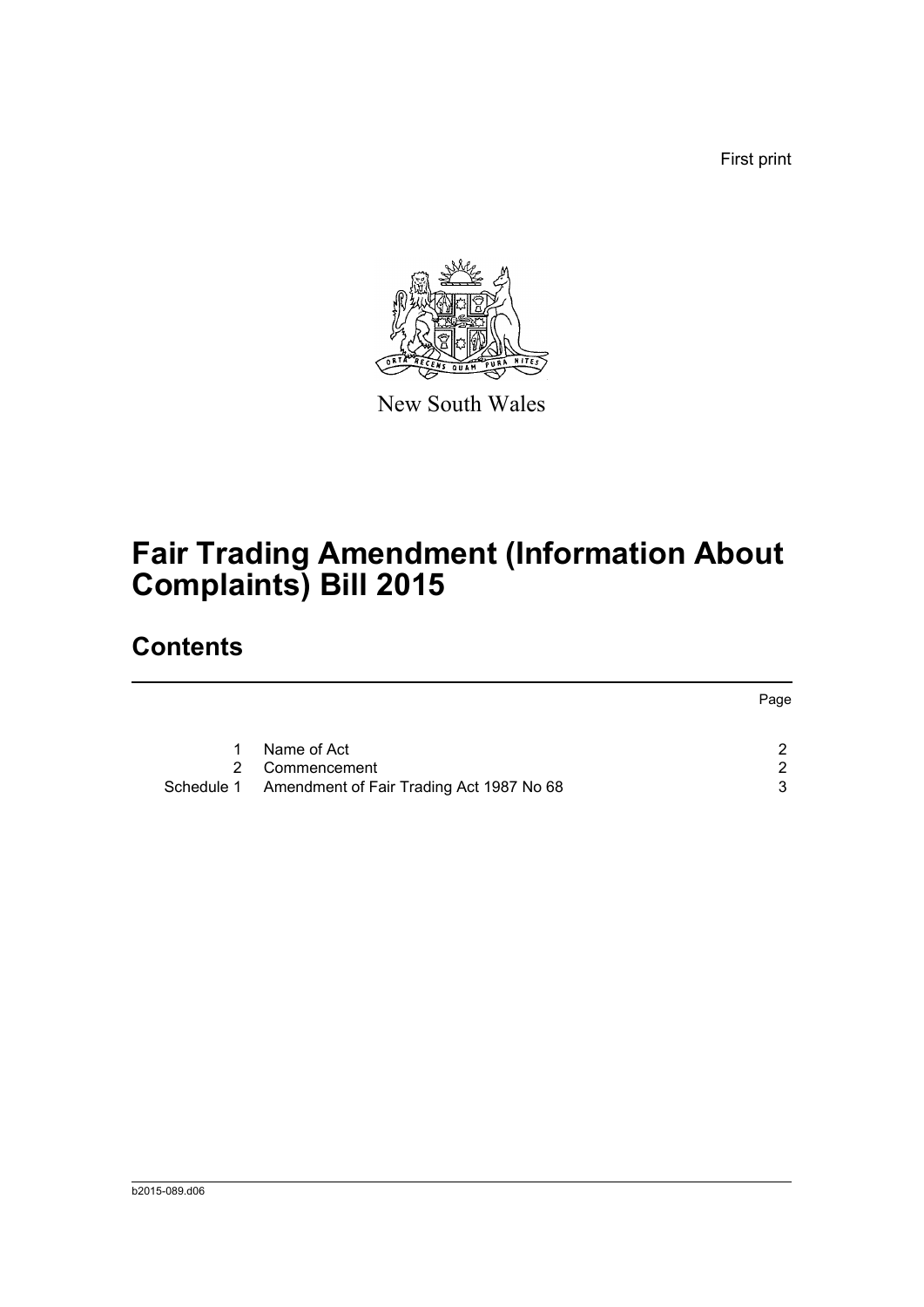

New South Wales

# **Fair Trading Amendment (Information About Complaints) Bill 2015**

No , 2015

### **A Bill for**

An Act to amend the *Fair Trading Act 1987* to provide for the publication of information about complaints.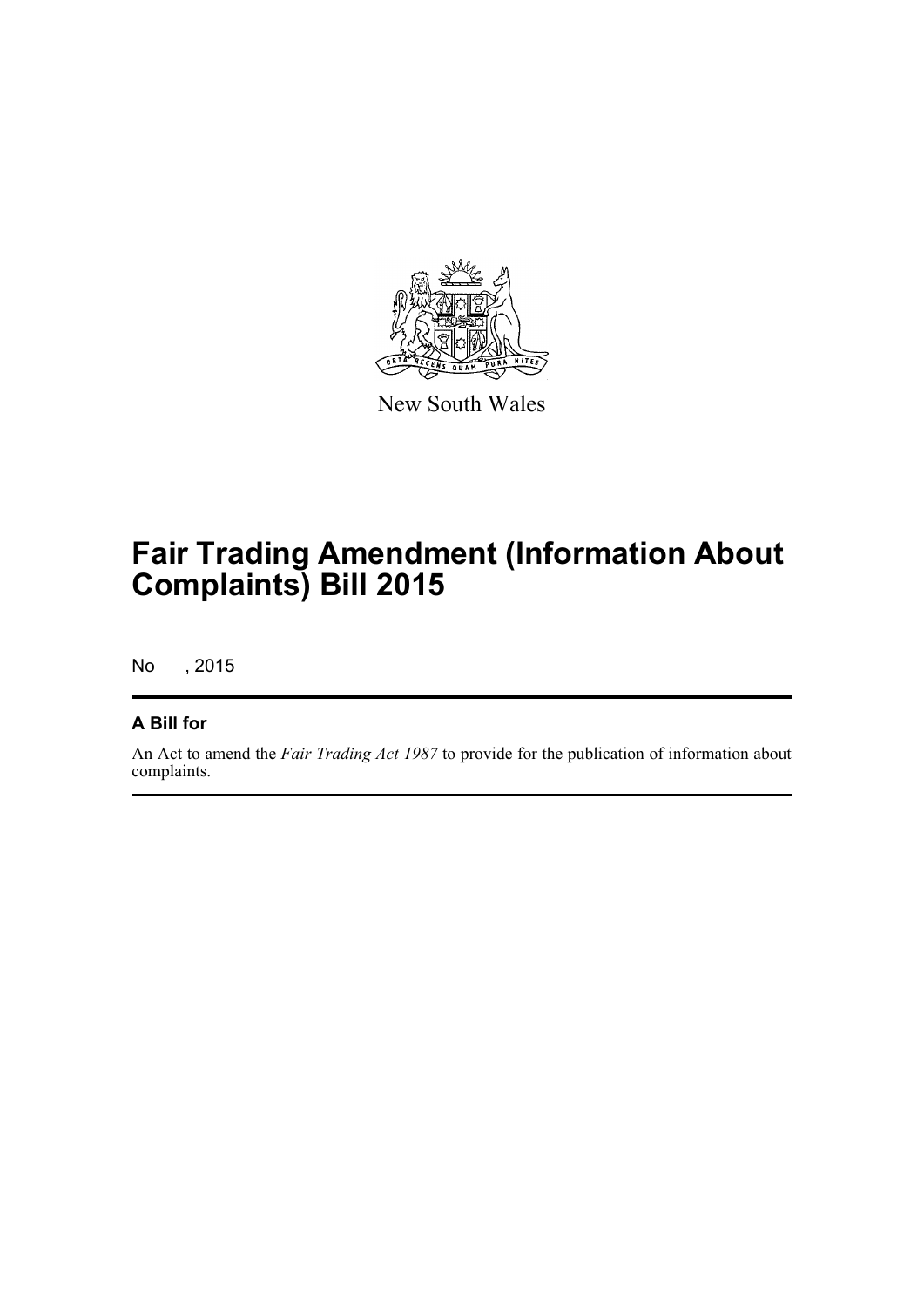<span id="page-3-1"></span><span id="page-3-0"></span>

| The Legislature of New South Wales enacts:                                      |   |
|---------------------------------------------------------------------------------|---|
| Name of Act                                                                     | 2 |
| This Act is the Fair Trading Amendment (Information About Complaints) Act 2015. | 3 |
| <b>Commencement</b>                                                             | 4 |
| This Act commences on a day to be appointed by proclamation.                    | 5 |
|                                                                                 |   |